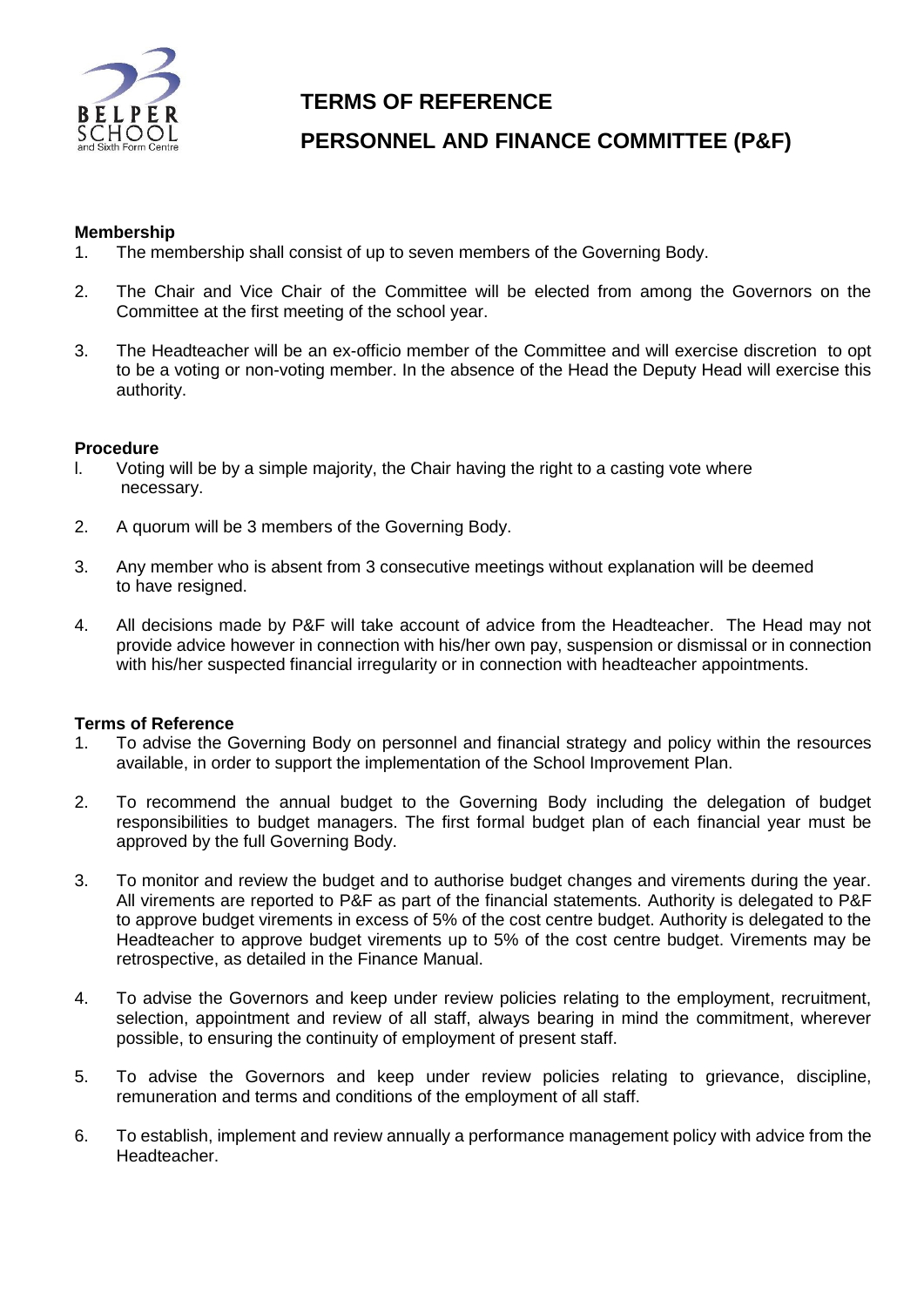7. To receive, consider and make recommendations to the Governing Body on the overall staff provision of the school, including the management structure.

Authority is delegated to the headteacher for the appointment of staff and changes to the hours of part time staff as follows: to cover maternity leave, sickness and other absence; to make straightforward replacements of staff to cover the existing timetable or existing responsibilities; to make appointments for September to maintain the same ratio of staff to students where student numbers are changing significantly.

Authority is delegated to P&F with advice from the Head for the approval of new posts and roles whether permanent or temporary. Authority is delegated to P&F with advice from the Head for the approval of pay discretions. The Headteacher may not advise on his/her own pay.

- 8. To receive regular reports on the school's income and expenditure, showing a comparison of these against the annual budget. The monitoring of monthly income and expenditure is delegated to the Headteacher.
- 9. Generally to advise on the provision of resources and services to the school and, in particular, to undertake the setting up of contracts for a variety of services as determined by the Governing Body and to consider, where appropriate, the substitution of in-house services and to advise the Governing Body accordingly.

Authority is delegated to the Headteacher for purchase orders, invoices and contracts up to £10,000. This means that orders and invoices less than £5,000 may be approved by a cost centre budgetholder within school as long as this is within the cost centre budget. Orders and invoices between £5,000 and £10,000 may be approved by a cost centre budget-holder within school as long as this is within the cost centre budget, but must also be signed by the Headteacher. Contracts which exceed one year should be approved by the Headteacher.

Authority is delegated to the Headteacher subject to the approval of the Chair of P&F for items between £10,000 and £15,000. The Chair of P&F may decide to refer the spending to the full P&F committee for approval. This means that orders, invoices and contracts which are between £10,000 and £15,000 must be approved by the cost centre budget-holder within school, the Headteacher and the Chair of P& F. Retrospective approval should be minuted by P&F Committee.

Authority is delegated to P&F for items between £15,000 and £30,000. This means that orders, invoices and contracts must be approved by the cost-centre budget-holder within school and the Headteacher, and that approval should be minuted by P&F Committee in advance of the purchase. However, where the work or supply is of a specialist nature, or the timescale for spending the money is short, then alternative procurement methods may be identified in accordance with Standing Order 2:

"Any requirement of these Standing Orders may be waived by the Governors only where they are satisfied that there are special circumstances justifying exemption and such exemption shall be recorded in the Minutes."

Where time is short, a decision may be made by the Headteacher and Chair of Governors jointly, and the action reported back to P&F Committee for ratification.

Any purchase in excess of £30,000 should be approved by the full Governing Body. This means that orders, invoices and contracts must be approved by the cost-centre budget-holder within school and the Headteacher, and that approval should be minuted by the full Governing Body, in advance of the purchase, where possible.